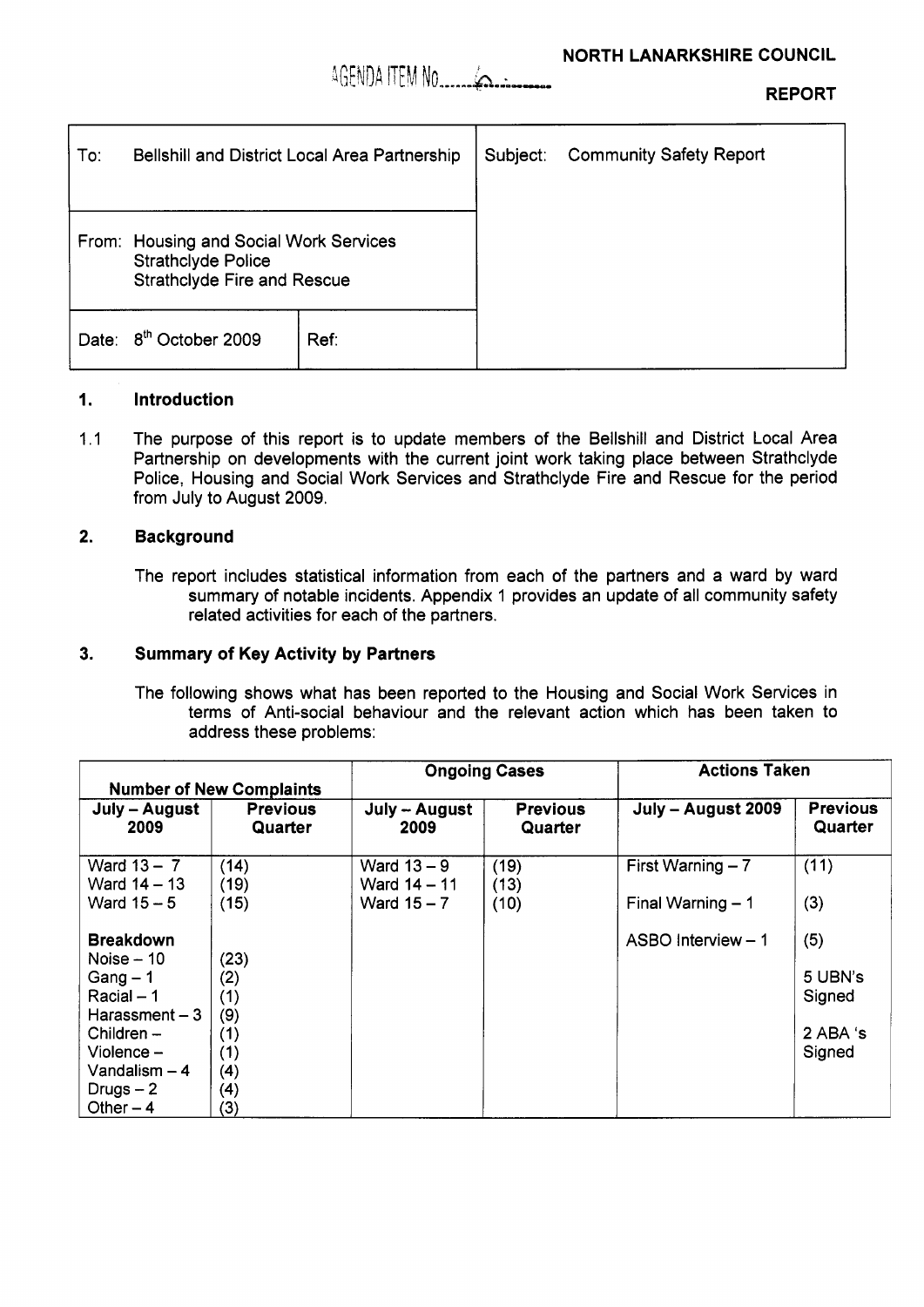## Statistical Evaluation

There has been a reduction in the number of new complaints received during this period compared to the previous reports statistics. This is due to this report only covering a two month period instead of the normal three month period. Complaints of harassment have reduced considerably in this period, further no complaints have been made regarding anti social behaviour from children and violence in this period. The improvement with regards to children's behaviour may have resulted from the Violence Reduction Day which took place on **2gth** April 2009. This was a highly visible exercise where a joint approach was taken by Strathclyde Police and Anti Social Behaviour Investigators to target youth behaviour.

## 3.3 Mediation Services

The following table illustrates the number of cases referred to Mediation:

| <b>Ward No</b>  | July<br><b>Referred to</b><br><b>Mediati</b><br>on | <b>August</b><br><b>Referred to</b><br><b>Mediati</b><br>on | <b>Total</b> | Statistical<br>3.4<br>Evaluation |
|-----------------|----------------------------------------------------|-------------------------------------------------------------|--------------|----------------------------------|
| 13              |                                                    |                                                             |              | mediation<br>These               |
| 14              |                                                    |                                                             |              | figures<br>represent a           |
| $\overline{15}$ |                                                    |                                                             |              | decrease in referrals            |
| Total           |                                                    |                                                             |              | as the total for the two         |

month period represented on this report is less than the total for the previous two months. However further work will be carried out in the area to highlight the benefits of mediation for residents within Bellshill and District.

The following table shows the performance information on a ward by ward basis in terms of Strathclyde Fire and Rescue:

|                                                              | Ward 13 | Ward 14 | Ward 15 | Total |
|--------------------------------------------------------------|---------|---------|---------|-------|
| Number of fire Fatalities (F) and fire<br>Casualties (C)     |         |         |         |       |
| Number of accidental house fires                             | 2       |         | 3       | 5     |
| Number of Home Fire Safety Visits<br>(HFSV)                  | 21      | 9       | 11      | 41    |
| Number of deliberate fires                                   | 13      | 8       |         | 27    |
| Number of false alarms malicious                             | 2       |         |         |       |
| Number of false alarms (Code 3<br>system fault)              | 28      | 15      | 19      | 62    |
| Number of road traffic collisions<br>where SFR services used |         |         |         | 2     |

# **Comments**

The total number of operational incidents attended in the **2** month period was 148. This accounts for 12.7% of the North Lanarkshire total.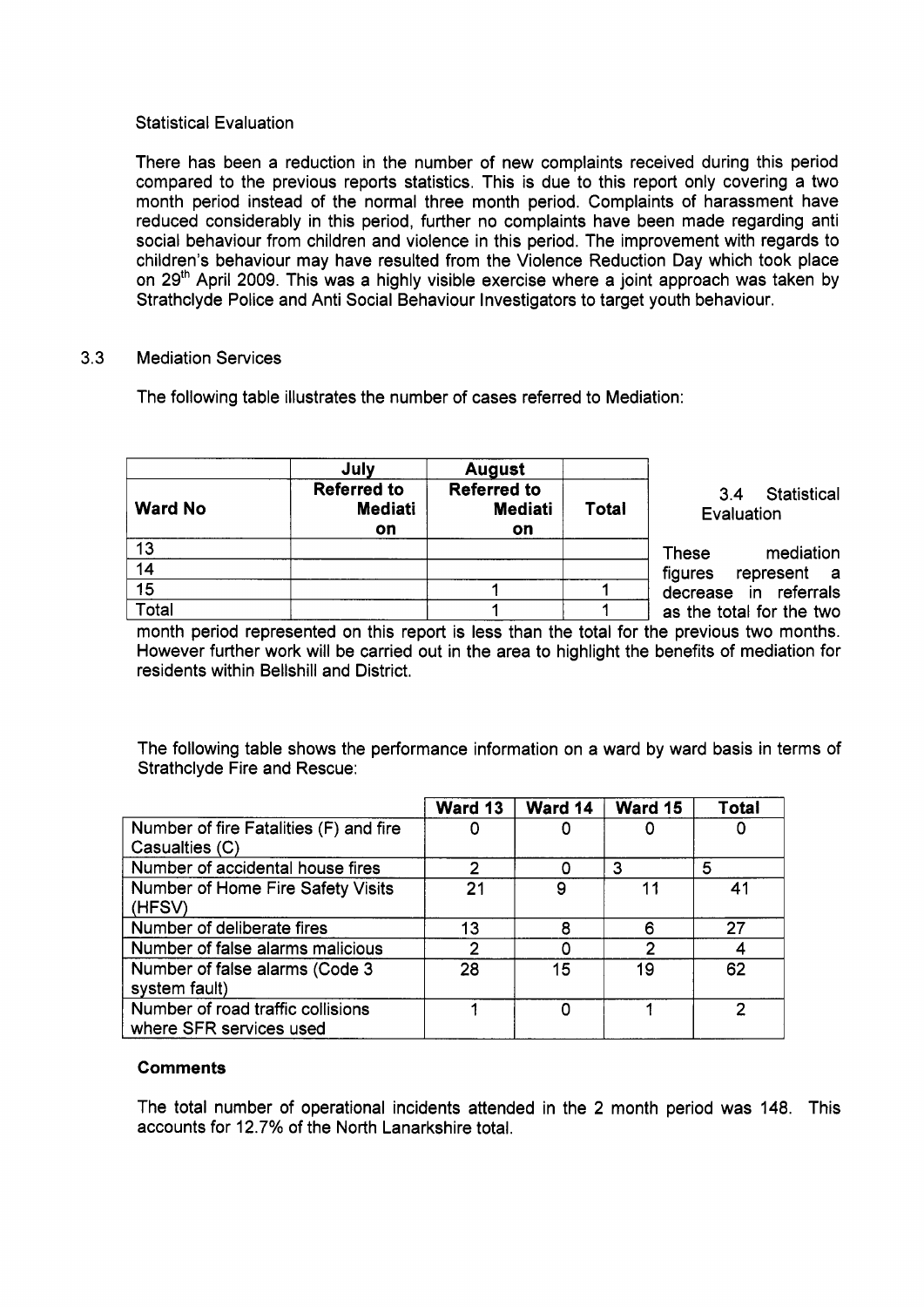## 4 **Local Actions and Outcomes**

4.1 Excellent joint work continues with all partners and below are the local actions taken and associated outcomes include the following:

Throughout the period Sub Divisional officers form Bellshill have been proactively and reactively policing the area to prevent and detect crime to increase the quality of life for residents living and working in the Sub division. This has been done using analyst reports of incident and crime trends to identify areas requiring extra attention. Throughout Wards 13, 14 and 15 officers have been robustly policing curfew and bail checks and carrying out high visibility patrols to reducing the fear of crime & providing the message to those involved in violence and anti-social behaviour that it will not be tolerated.

Local officers have been supported during this period by force support services including the Mounted branch, Support unit, the force helicopter and the Violence Reduction Task Force.

Through pro active disclosure and forging good links with CCTV operators, licensed premises staff and other services such as Housing Anti Social Investigators, problematic locations and offenders have been identified early, enabling solutions to be sought prior to any escalation of violence and anti social behaviour.

Throughout wards 13, 14, and 15 there were 142 persons reported for street drinking.

4.2 Action Days  $-7^{th}$ ,  $8^{th}$ ,  $28^{th}$  and  $29^{th}$  October 2009

On  $7<sup>th</sup>$ ,  $8<sup>th</sup>$ ,  $28<sup>th</sup>$  and  $29<sup>th</sup>$  October 2009 a planned joint initiative between North Lanarkshire Council and Strathclyde Police is taking place in the ND subdivision area. This initiative has been arranged to predominately target individuals associated with gangs, violence and disorder within the Bellshill and Viewpark area. A clear message will be delivered that Anti Social Behaviour will not be tolerated. This will provide public reassurance, reduce the potential for incidents of violence within North Lanarkshire and maximise enforcement opportunities to reduce levels of repeat offender behaviour. A mobile information unit will be placed in the following areas; Linnet Road / Tollhouse Gardens, Jewel Scheme, Viewpark North and Viewpark South respectively.

This mobile unit will provide a visible presence and to take enquiries, questions and complaints from members of the public. In addition to the mobile information unit, Police Officers and Anti Social Investigators will be carrying out joint visits to the homes of persistent offenders. It is also anticipated that Estate Management Staff and CLAD will be there to provide support and advice to local residents. These events will be highly publicised and it is anticipated that it will help to reduce crime and disorder in these areas and improve our relations with members of the public.

# 4.3 Bellshill and District Local Area Team - Community Safety Sub Group

Effective joint working, through tasking and co-ordinating, has resulted in several positive outcomes in the Bellshill and district area. Joint initiatives between the police and council services has resulted in effective action being taken to address anti social behaviour in areas of Bellshill and Viewpark, particularly addressing the challenging area of under-reporting of complaints and concerns. Pro-active information sharing has also resulted in important enforcement actions being taken.

Partners on the group are developing a strategy to deal with community safety issues at the Calder bridge area and it is hoped that the measures introduced will have a long term impact on the problems being caused in this area.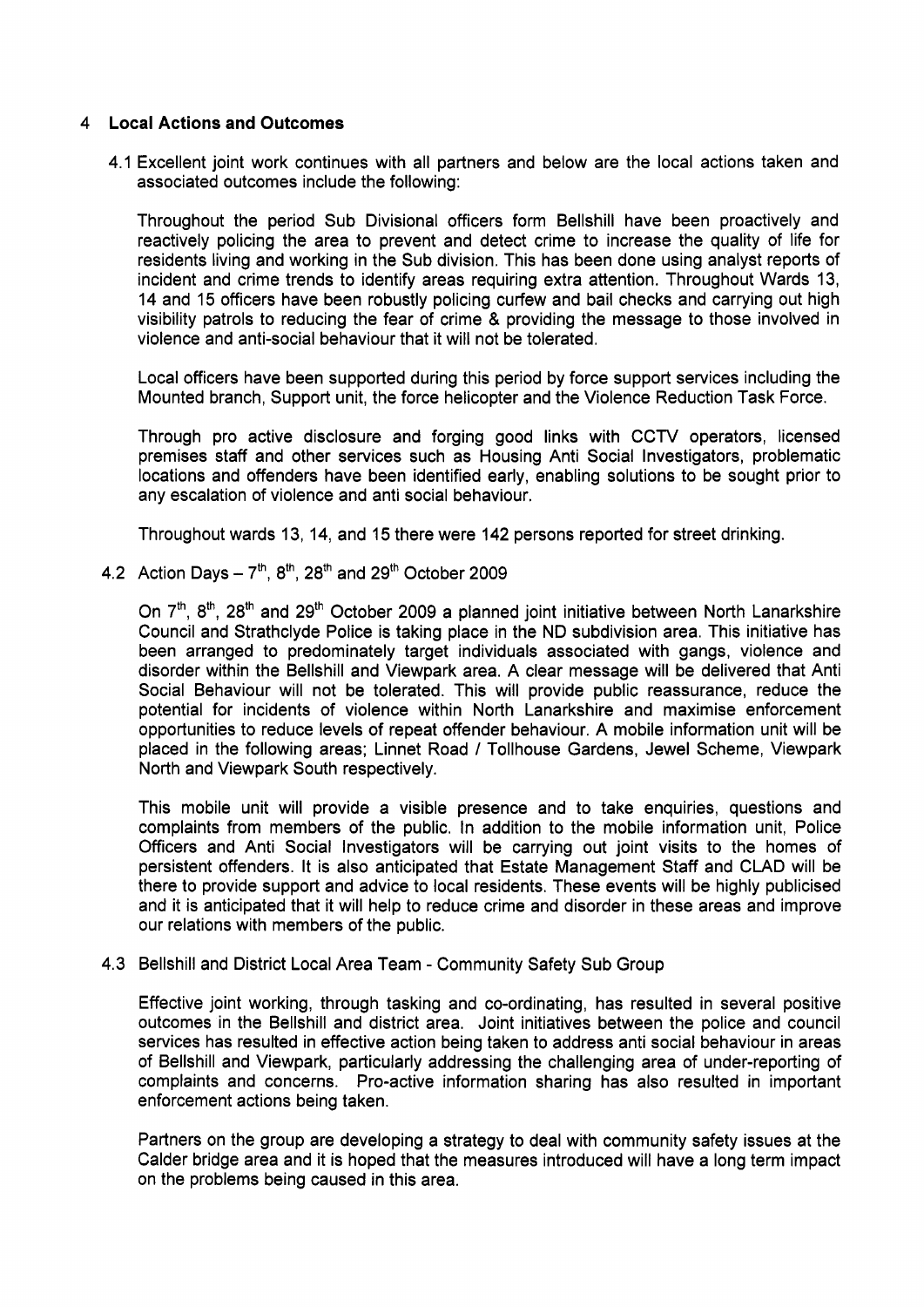A number of initiatives have been progressed through the group in relation to youth diversionary projects. There is clear evidence of positive working between the partners and the community forum in respect of the highly successful Blue Light disco which has been very popular and has had a positive impact on offending behaviour across the area. Further projects are being considered for the Holytown area to address anti-social behaviour issues.

Information from the community forum relating to gang activity at an area in Viewpark has resulted in effective enforcement action being taken by Police and Anti-social teams. It has also resulted in action being planned in relation to the 'You Tube' website which was being used to promote anti social behaviour in this area. Community Learning and Development have also been involved in mapping and development of youth activities in this area. The community forum has also brought several items of concern to the group relating to issues from road safety to criminal activity throughout the area.

#### 5 **Recommendation**

It is recommended that members of the Local Area Partnership:

(i) Note the contents of the report

**North Lanarkshire Council** - **Housing and Social Work Services Strathclyde Police Strathclyde Fire and Rescue 8th October 2009**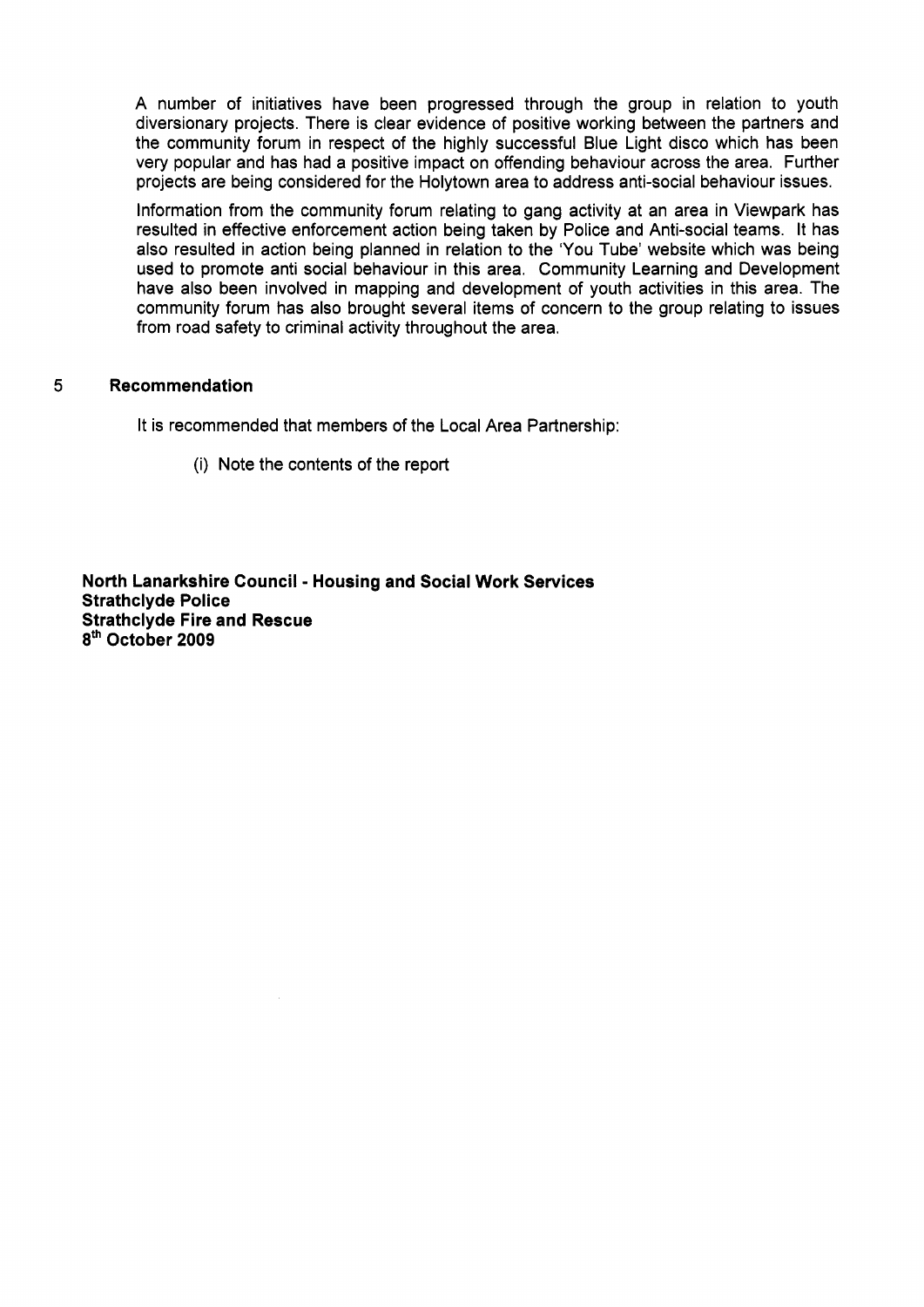# **Current Activityllssues**

# **Ward 13** - **Thorniewood**

| <b>Community Police Officer/s</b> |                              |  |  |  |
|-----------------------------------|------------------------------|--|--|--|
| Sgt Derek Hamilton N75            |                              |  |  |  |
| PC Gordon Robertson N529          | PC Stuart Bell N631          |  |  |  |
| PC Graham McAdam N581             | PC Christopher Bayne N450    |  |  |  |
| PC Robert Andrews N698            | <b>PC Marc Frullani N456</b> |  |  |  |

During the period there were a total of **1018** incidents and **216** crime reports raised for the ward.

Within Ward **13** there has been numerous local actions undertaken throughout the period in support of the Campaign Against Violence including the additional high visibility public reassurance patrols by the support unit and mounted branch in addition to the plain clothed proactive Gangs Task Force targeting youths known for violence, disorder and carrying weapons,

This area will continue to be robustly policed with additional resources when required to address any emerging problems and reassurance of the public.

Local officers continue to be tasked daily with extra supervision in problematic areas within ward 13. This is reviewed daily and target areas changed accordingly.

## **Tannochside**

There were **186** incidents and **24** crime reports raised during the period.

Tannochside is mainly residential area encompassing Calderbraes residential estate and the Birkenshaw Trading Estate that has everyday issues which require police involvement.

Regular visits are made to the local authority housing office to discuss issues relevant to the area and liaison also continues with the relevant partner agencies to discuss a joint approach to the recurring issues affecting the community.

Few reports or complaints are received from the residents of this area. The area continues to be relatively settled during the report period.

# **Viewpark North**

There were **420** incidents and **92** crime reports raised during the period.

Viewpark North is an area of mixed residential, commercial and industrial premises and encompasses Tannochside Business Park, Righead Industrial Estate and Strathclyde Business Park. Youths causing annoyance, drinking & noise complaints are the main cause of concern for the residents in the Viewpark North area. The main areas of concern are Old Edinburgh Road particularly the area surrounding Scotmid, Tannochside Business Park and Laburnum Road including the Glen area.

Due to the large residential area domestic related incidents and the policing challenges that they provide are frequent however officers continue to diligently enquire into all complaints received and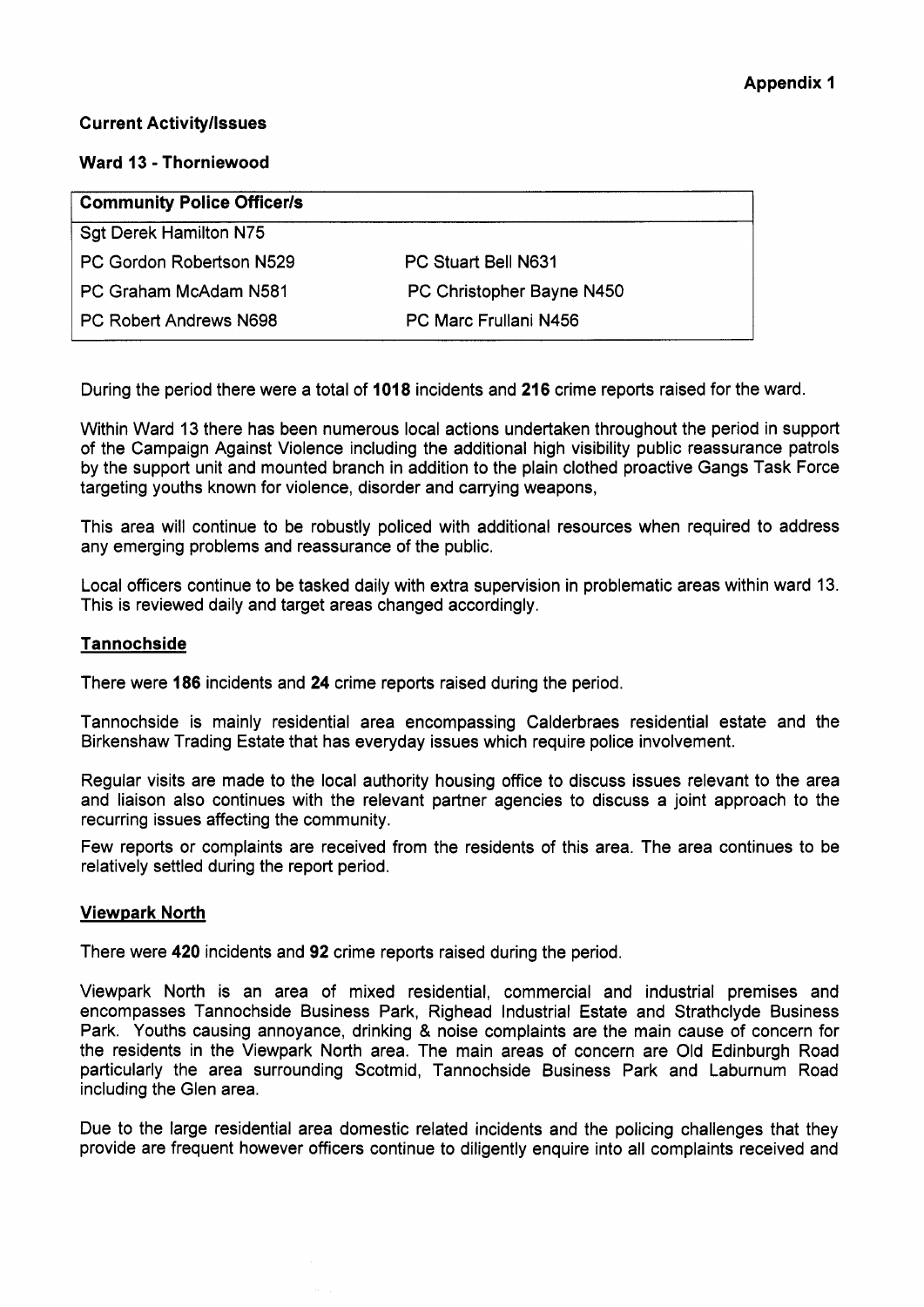a robust approach towards policing of domestic abuse offenders continues to develop to tackle this issue.

Acts of youth disorder, vandalism, drugs offences & anti-social behaviour are prominent in the crimes reported to the police. The area continues to be the focus of police attention, particularly at peak times on FridaylSaturday evenings with additional hi-visibility police patrols from the support unit and mounted branch in the area.

# **Viewpark South**

There were **412** incidents and **100** crime reports raised during the period.

Viewpark South is a mainly residential area that requires policing of every day issues such as vandalism, drug offences and thefts. Particular areas of concern for local residents in Viewpark South include Osprey Drive where youths regularly congregate causing annoyance. Angus Walk and the surrounding flats and park area are also a concern in relation to violence and disorder. This area has been proactively policed by both plain clothed and high visibility sub divisional uniform personnel and force resources such as the support unit and mounted branch and the Violence Reduction Task Force.

Due to Viewpark South being a mainly residential area domestic abuse related incidents and the policing challenges that they provide are frequent however officers continue to diligently enquire into all complaints received and a robust approach towards policing of domestic abuse offenders continues to develop to tackle this issue.

# **Ward 13** - **Incidents of note/ Noteworthv Arrests**

A 21 year old female was charged with culpable and reckless conduct.

A 40 year old male was found in possession of stolen property and subsequently charged with reset.

A 19 year old male was reported to the procurator fiscal after being found in possession of cannabis resin

A 16 year old male was charged with a racially aggravated assault and breach of the peace.

A 58 year old male was charged with attempted murder and fire raising.

A 31 year old male and a 34 year old male were charged with serious assault.

Two 15 year old youths were reported after being found in possession of cannabis resin.

Three youths aged 11  $-$  14 were charged with malicious mischief after several vehicles were damaged.

A 34 year old female was charged with fraud after obtaining money by deception.

A 22 year old male along with a 19 year old male were charged with licensing offences in relation to window cleaning.

A 36 year old male was charged with passing forged bank notes.

# **Housing** & **Social Work Services** - **Ward 13**

- *0*  There are currently **4** Anti Social cases under investigation
- *0*  5 anti social cases are being monitored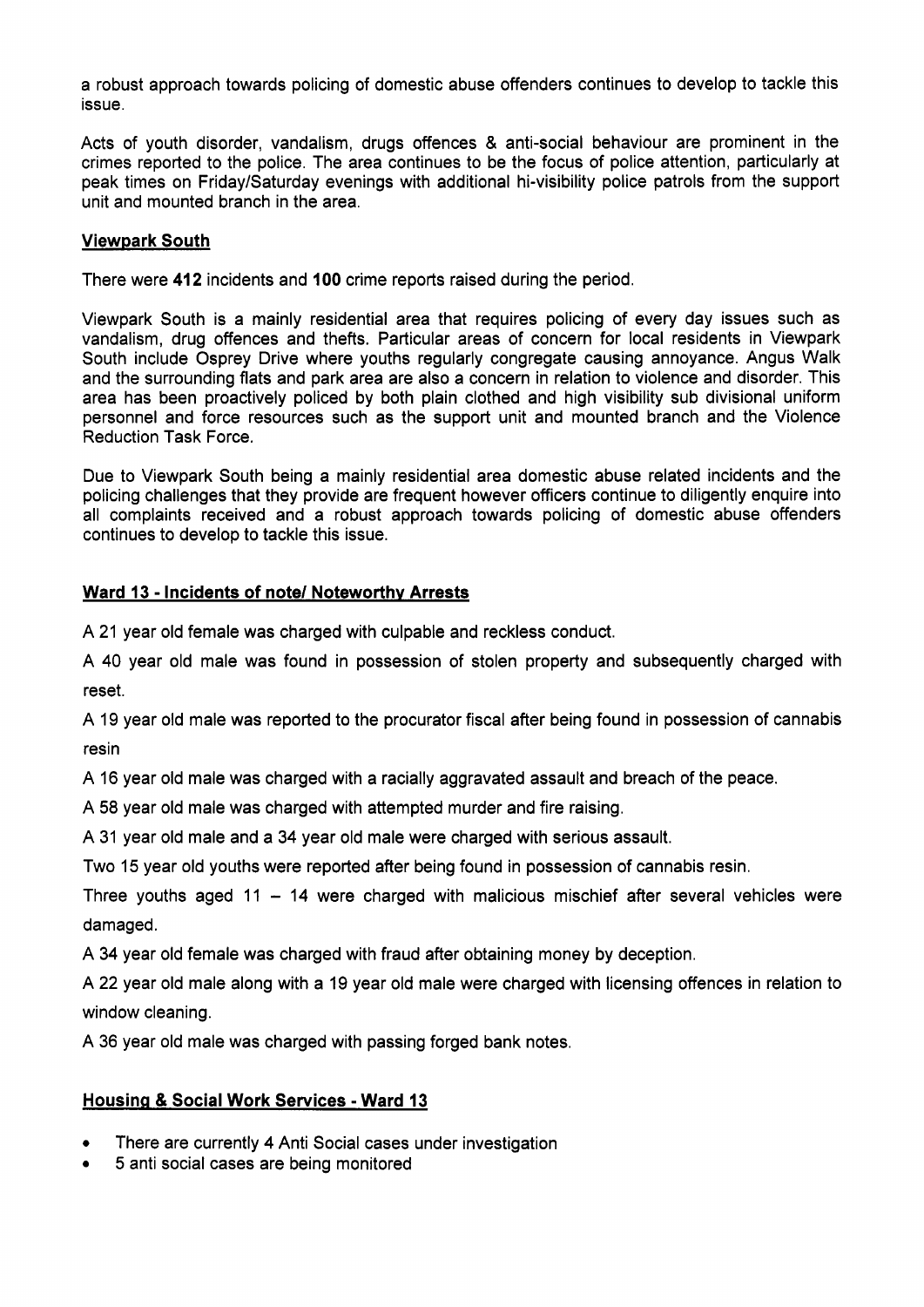2 first warnings have been issued to offenders within this ward

Investigators and Community Police Officers are continuing to work closely to deal with anti social behaviour. Several joint visits to offenders to ensure awareness of action that can be taken by both organisations in respect to anti social behaviour.

## **Ward 14** - **Bellshill**

| <b>Community Police Officer/s</b> |                         |  |  |  |
|-----------------------------------|-------------------------|--|--|--|
| Sgt Anne Robertson N42            |                         |  |  |  |
| PC John MacLeod N604              | PC David Morrison N541  |  |  |  |
| PC Nicola Hope N556               | PC Alan Mulholland N845 |  |  |  |
| l PC. Martin Grieve N636          | PC Stewart Douglas N634 |  |  |  |

During the period there were a total of **1009** incidents and **209** crime reports raised for the ward.

Youth disorder in the Area of Orbiston Kennels and Bankhead Stores has been robustly, policed by local officers who were also assisted by additional high visibility anti-disorder patrols by the Support unit and the Mounted Branch. Efforts in this area where further supported by the force helicopter and the plain clothed force Violence Reduction Unit targeting youths known for violence, disorder and weapon carrying. This area will continue to be a priority in relation to youth disorder, with additional patrols by all available resources. The Jewel Scheme and "Bing" area remains a priority for this ward and has also been incorporated into the above actions.

Both on and off sales licensed premises are regularly visited with a view to preventing and detecting underage persons purchasing alcohol and adults purchasing it on their behalf. During the weekends licensed premises are and will continue to be robustly policed to prevent drink fueled violence and disorder.

# **Bellshill West**

There were *330* incidents and **74** crime reports raised during the period.

Bellshill West includes The West end Scheme where youth disorder, assaults, vandalisms & incidents of anti-social behaviour are the most common crimes that have been reported. Local officers have been supported by the mounted branch and support unit to provide a highly visible police presence in this area to reduce the volume of youth related disorder calls and for public reassurance patrols.

Due to the major road works that continue in Bellshill traffic management has also been an area that local officers have focused on throughout the period to robustly police parking legislation to alleviate congestion at peak times.

Bellshill Industrial estate in located within Bellshill West where officers are tasked daily with proving extra attention to the industrial estate to prevent crimes such as theft and detect any suspicious persons.

# **Hattonrigg**

There were **225** incidents and **48** crime reports raised during the period.

This is a mainly residential area with associated retail premises and schools. Areas of complaint include Kelvin Road where there are frequent complaints in relation to youths causing annoyance at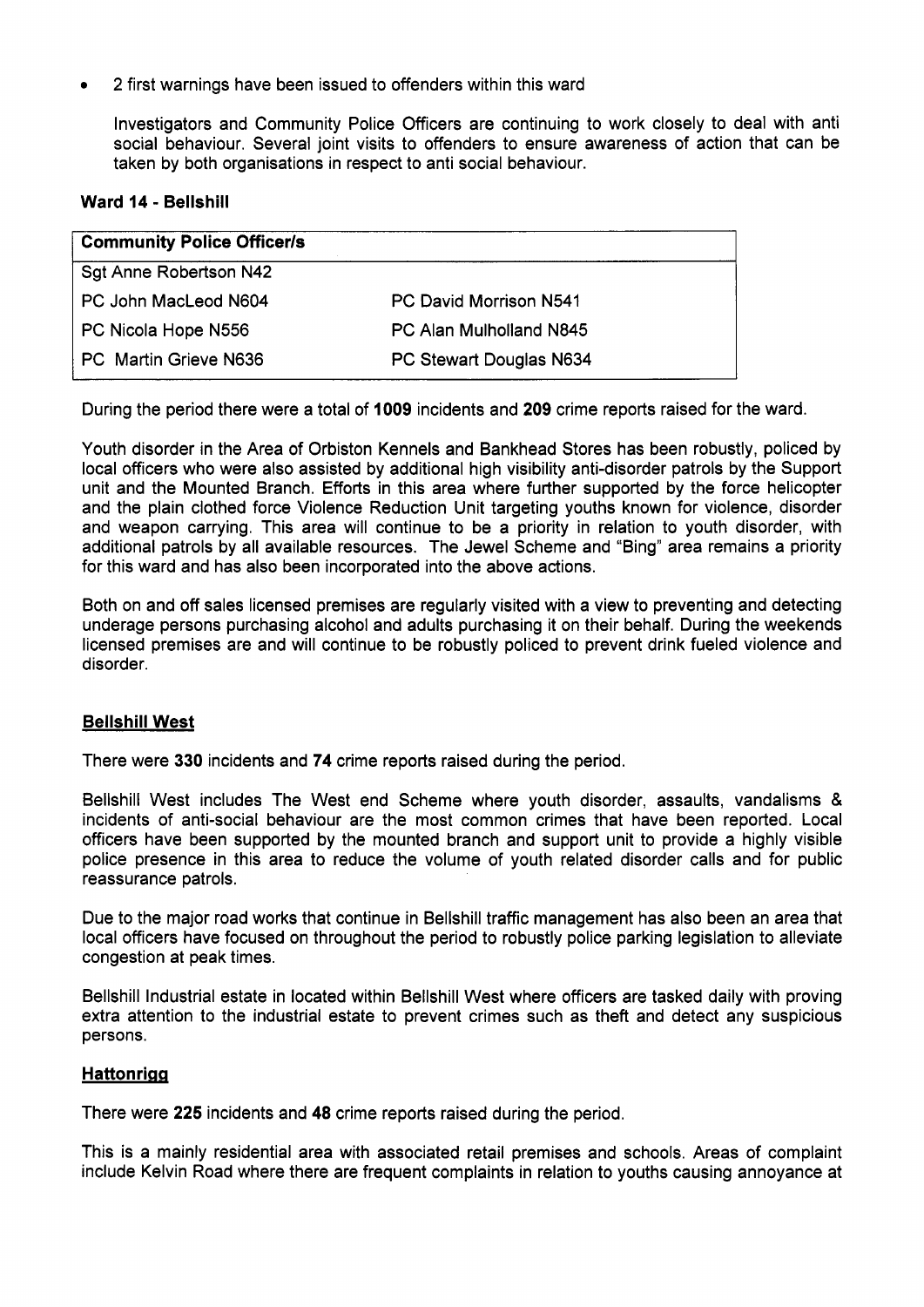the licensed premises and the park area between Clay Crescent and Allan Grove where youths are reportedly drinking and causing annoyance to local residents. The areas are robustly policed by local officers and off licenses are regularly visited to forge good relationships between staff and police to minimise the opportunities that underage youths have to access alcohol.

# **Jewel Scheme/ Bankhead**

There were **454** incidents and **87** crime reports raised during the period.

This area includes Orbiston, the jewel scheme, Bellshill Golf Club and the North of Strathclyde Park. The main issues in relation to this area are related to violence, disorder and anti social behaviour.

The Area of Orbiston Kennels and Bankhead Stores along with the Jewel Scheme and "Bing" area continue to be an area of youth disorder and violence which has and will continue to be robustly policed by local officers. Throughout the period this area has been targeted for action by both sub divisional and force personnel. Local officers are tasked daily to provide extra attention to this area and this action has been supported by force resources such as the Mounted Branch, Support Unit and the force Violence Reduction Unit. Furthermore the force helicopter crew are aware of the problems occurring in this area and take observations on the area when possible and update officers on the ground in efforts to identify persons responsible. This area will continue to be a priority in relation to youth disorder, with additional patrols by all available resources.

Licensed premises are regularly visited with a view to preventing and detecting underage persons purchasing alcohol and adults purchasing it on their behalf.

We continue to police the park with regards to road traffic offences, drugs misuse and promiscuous sexual activity.

# **Ward 14** - **Incidents of note/ Noteworthv Arrests**

A 21 year old male was charged with theft of diesel from an industrial premise.

A **28** year old male was charged with offences under the Misuse of Drugs Act 1971 in relation to the production of a controlled drug.

A 17 year old male was charged with fraud after obtaining money by deception.

A 15 year old male was charged with public indecency.

Three 14 year old youths were charged with theft.

A 36 year old female was charged with breaching an Anti Social Behaviour Order.

A 52 year old male and a 46 year old male were charged with firearms and wildlife legislation after shooting wild birds

Three people were charged with numerous offences under the Misuse of Drugs Act 1971 in relation to being involved in the supply of controlled drugs.

A 15 year old youth was charged with assault involving the use of a knife

A 64 year old female and a 42 year old male were charged with various offences under the Misuse of Drugs Act 1971 in relation to being involved in the supply of a controlled drug.

A 15 year old male was charged with serious assault.

A 25 year old male was charged with exposing a child to harm. A 17 year old male and a 26 year old male were charged with assault, breach of the peace and resist arrest.

5 male youths have been charged in connection with an attempted murder.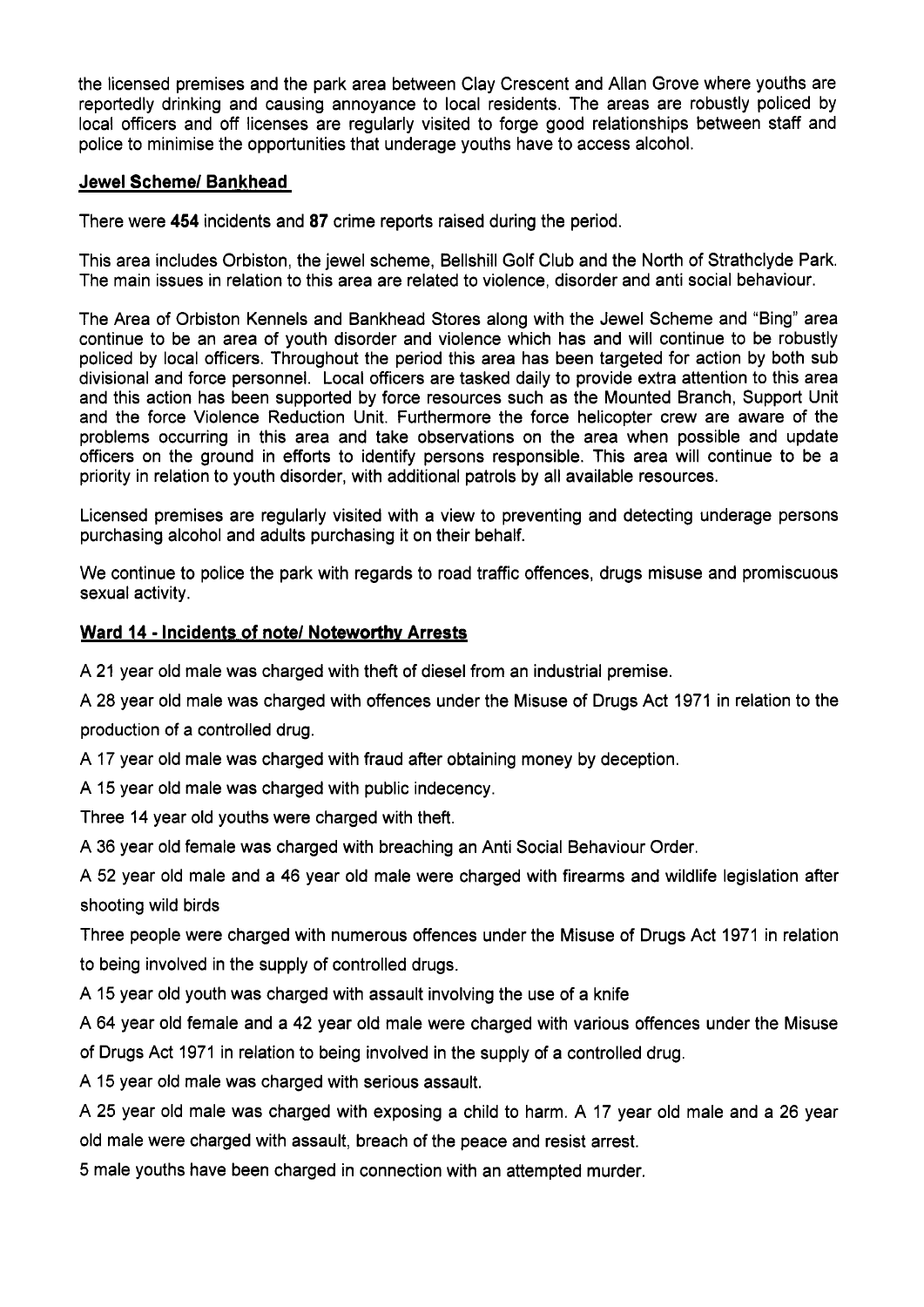# **Housing & Social Work Services - Ward 14**

- There are currently **5** anti social cases under investigation
- **4** offenders are being monitored
- 1 case is being progressed by legal services
- **4** first warnings have been served on offenders in this ward
- 1 final warning has been served on an offender in this ward
- 1 Anti Social Behaviour Interview has taken place with an offender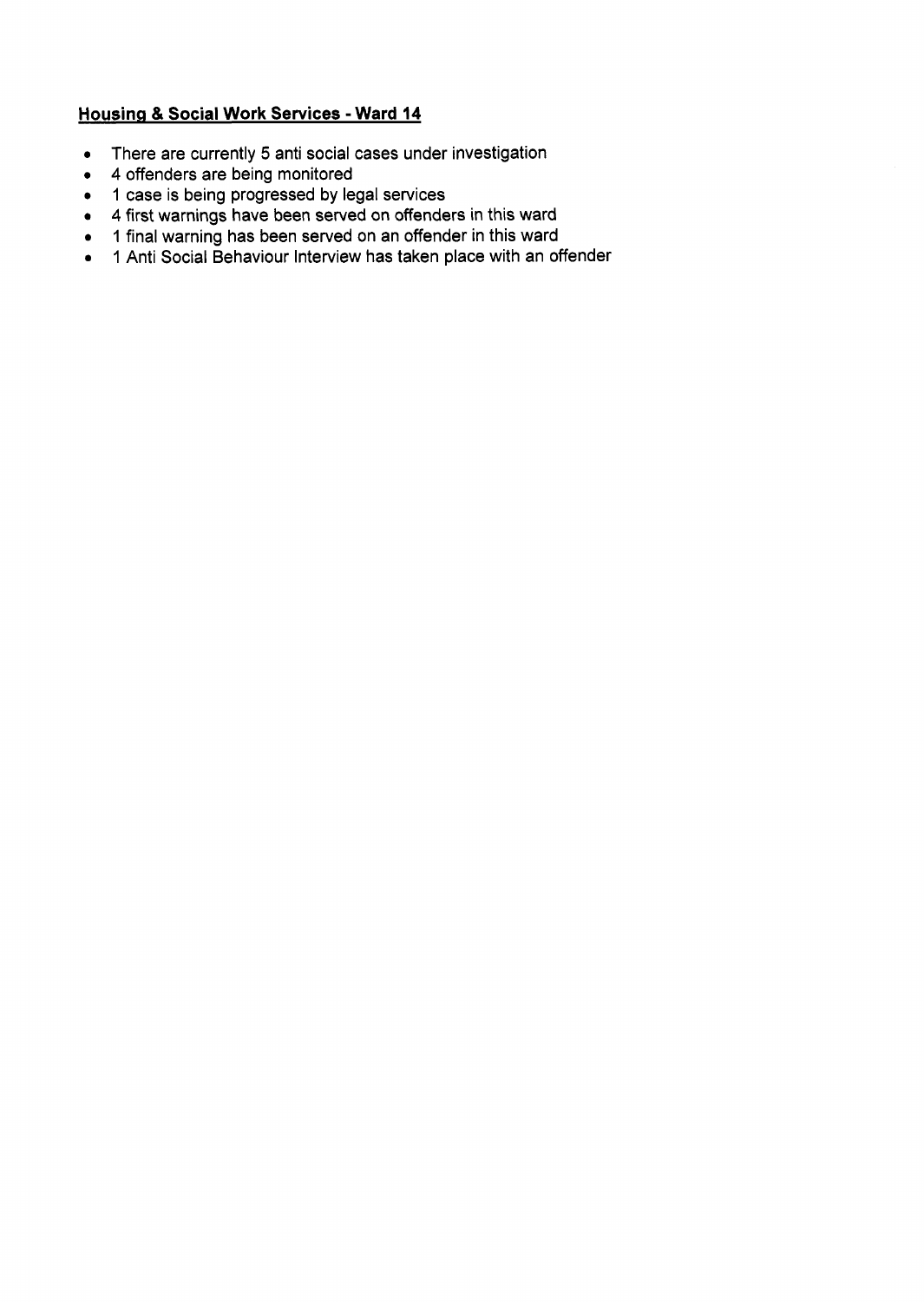# **Ward 15** - **Mossend and Holytown**

| <b>Community Police Officer/s</b> |                        |  |  |  |
|-----------------------------------|------------------------|--|--|--|
| Sgt Pauline Smith N507            |                        |  |  |  |
| PC Andrew Arthur N905             | PC Barry Maguire N441  |  |  |  |
| PC Eric McNaught N591             | PC Michael Booker N459 |  |  |  |
|                                   |                        |  |  |  |

During the period there were a total of **1184** incidents and **267** crime reports raised for the ward.

Ward 15 incorporates Bellshill Town Centre, Mossend and the village of Holytown. Also included in Ward 15 are Euro central and Newhouse industrial estates.

Within Bellshill town Centre use of the CCTV systems are optimized to identify any potential disorder that can be diffused before escalating into violence. Licensed premises are regularly visited with a view to preventing and detecting underage persons purchasing alcohol and adults purchasing it on their behalf.

## **Bellshill town Centre**

There were **387** incidents and **101** crime reports raised during the period.

Bellshill town centre is robustly policed by high visibility core and community personnel with particular attention being paid to licensed premises in an attempt to prevent drink fuelled violence and disorder. On a weekly basis officers are tasked with patrolling this area for public reassurance and to deter crime. Off licenses continue to be visited regularly and good relationships with staff have allowed any issues such as youths harassing customers to buy alcohol to be identified quickly and addressed. Traffic management though Bellshill town centre during the major road works has also been an area that both core and community personnel are addressing.

Public space CCTV continues to play an important role in the town centre and close links have been forged with camera operators ensuring strong evidential footage of those engaged in criminality are obtained for any future proceedings.

Enforcement and proactive patrols of the area are still vital to public reassurance, reducing the fear of crime & providing the message to those involved in anti-social behaviour that it will not be tolerated.

# **Mossend/ Orbiston**

There were **450** incidents and **99** crime reports raised during the period.

Mossend is a mainly residential area that requires policing of every day issues such as vandalism, drug offences and anti social behaviour. This area includes the Thorndean, Milnwood and Mossend areas of Bellshill which is mainly residential however also covers Milnwood Park and the Sandy park which are area known to be frequently by youths who cause annoyance to local residents. The Central Mosque is also situated within this area and good links have been established which allows any problems to be quickly identified and solutions sought.

# **Holvtown**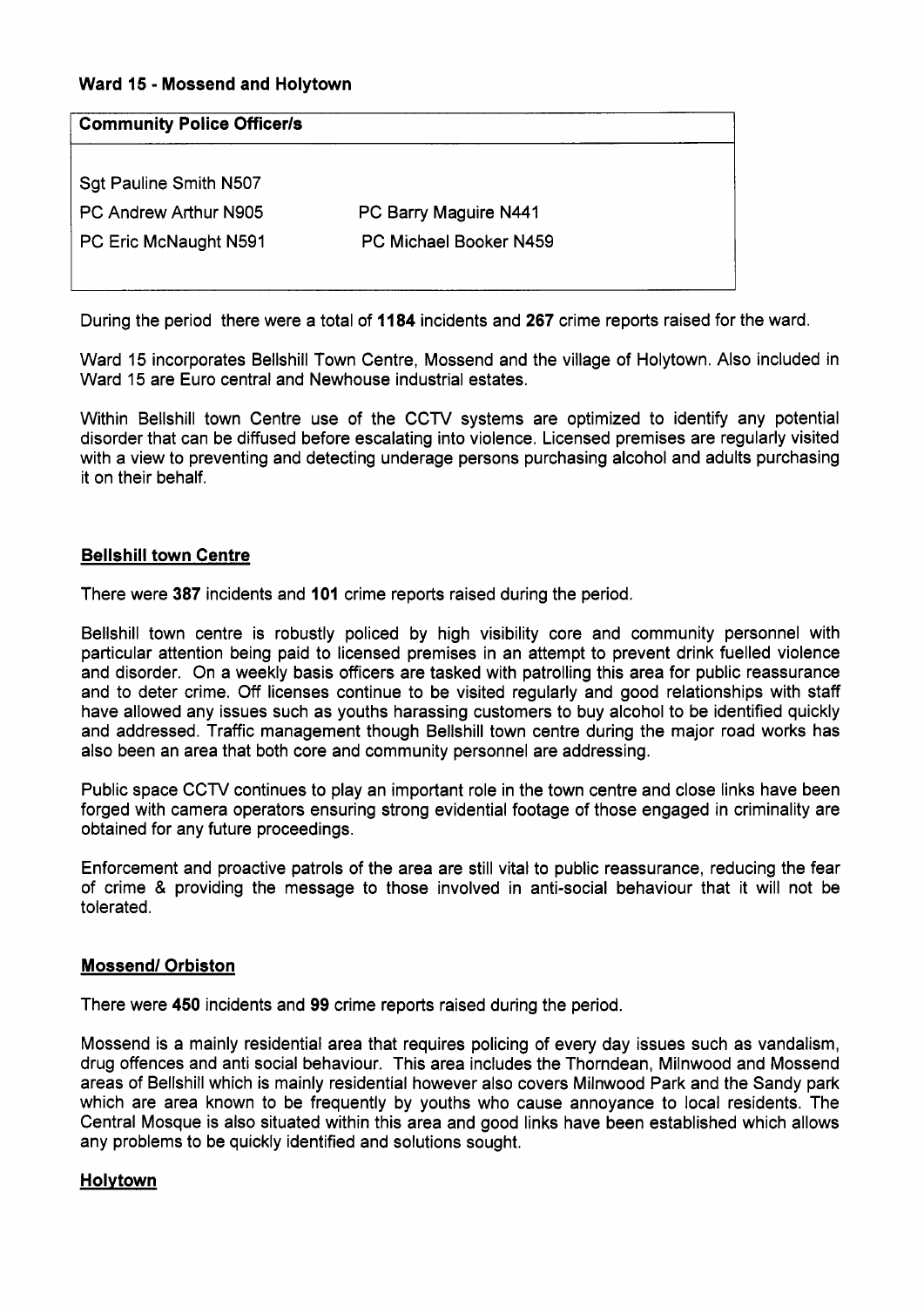There were **347** incidents and **67** crime reports raised during the period.

This area includes the village of Holytown, the village of Holytown is mainly a residential area with associated shops and services. Eurocentral and Newhouse Industrial Estates are also included within Ward 15. Officers are tasked daily to patrol the industrial estates to prevent crimes such as theft and to detect any suspicious activity.

# **Ward 15** - **Incidents of note/ Noteworthy Arrests**

A 36 year old male was charged with distraction theft

A 16 year old female and a 42 year old female were charged with theft by shoplifting.

A **47** year old female was charged with assaulting a police officer.

A 54 year old female was charged with offences under the Dangerous Dogs Act.

A 19 year old male was charged with brandishing an offensive weapon.

A 28 year old female has been charged with assaulting a police officer.

A 16 year old male has been charged with littering.

A 15 year old male and a 16 year old male were charged with theft by shoplifting.

A 13 year old male was charged with indecent assault.

A 40 year old male was charged with being concerned in the supply of controlled drugs

A 22 year old male was charged with serious assault.

A 13 year old youth has been charged with being in possession of an offensive weapon.

A 20 year old male has been charged in relation to having an air weapon in public.

A 22 year old male has been charged with offences under the Misuse of Drugs Act 1971 for being involved in the supply of a controlled drug.

A 20 year old female has been charged with various road traffic offences including drink driving.

A 42 year old female has been charged with fraud by passing forged documents.

A 30 year old female was charged with assault, breach of the peace, resist arrest and two charges of police assault.

A 15 year old male was charged with possession of cannabis resin.

A 47 year old female was charged with drink driving.

A 22 year old male has been charged with public indecency

A 31 year old female has been charged with careless driving.

A 15 year old male has been charged with various driving offences including dangerous driving.

A 22 year old male has been charged with driving whilst under the influence of drugs.

Housing & Social Work Services - Ward 15

- *<sup>0</sup>*There are currently **4** cases of anti social under investigation
- *<sup>0</sup>*3 cases are at monitor
- *0* 1 case is being progressed by legal services